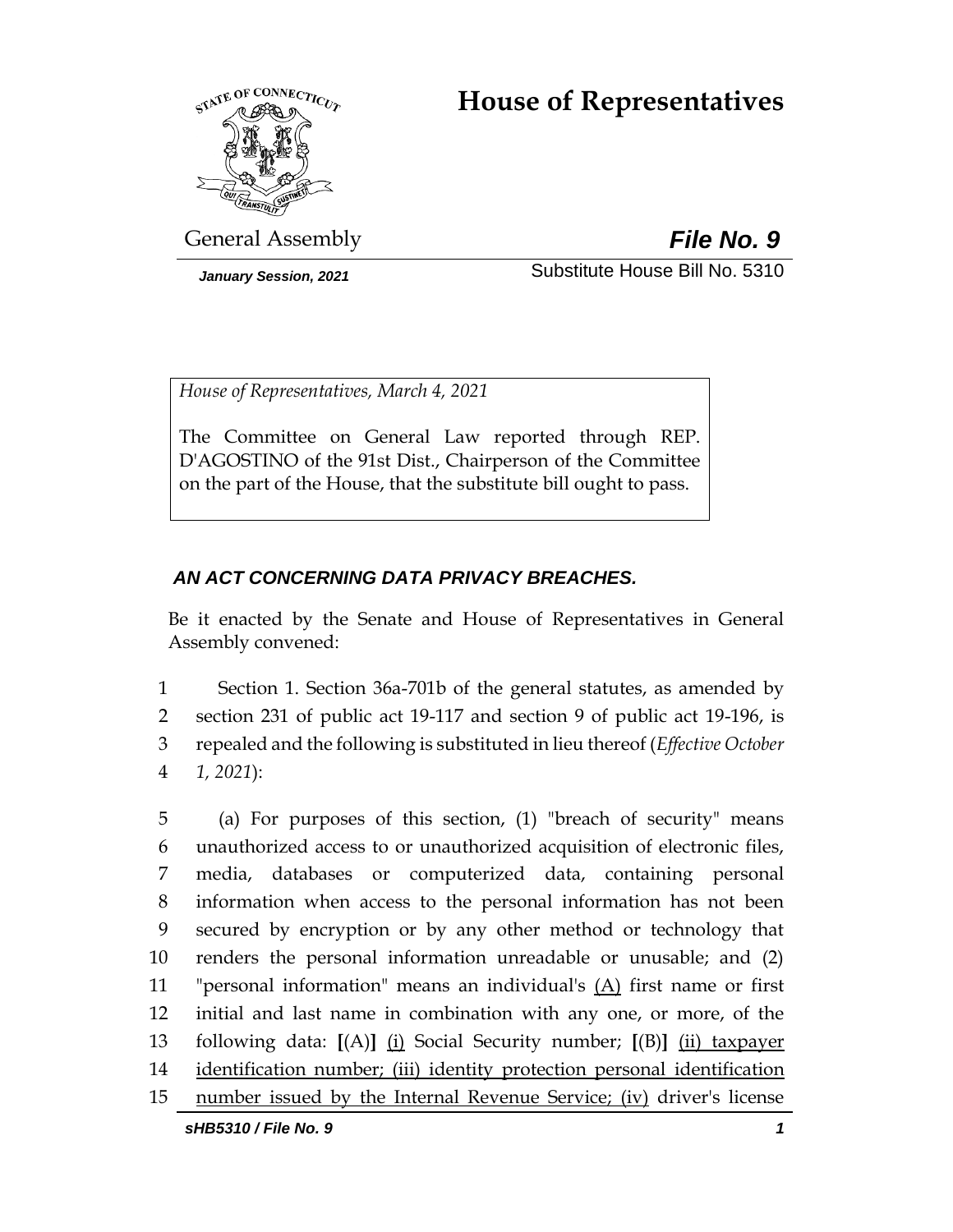number, **[**or**]** state identification card number, **[**; (C)**]** passport number, military identification number or other identification number issued by 18 the government that is commonly used to verify identity; (v) credit or debit card number; **[**or (D)**]** (vi) financial account number in combination with any required security code, access code or password 21 that would permit access to such financial account; (vii) medical information regarding an individual's medical history, mental or physical condition, or medical treatment or diagnosis by a health care professional; (viii) health insurance policy number or subscriber identification number, or any unique identifier used by a health insurer 26 to identify the individual; or (ix) biometric information consisting of data generated by electronic measurements of an individual's unique 28 physical characteristics used to authenticate or ascertain the individual's 29 identity, such as a fingerprint, voice print, retina or iris image; or (B) user name or electronic mail address, in combination with a password or security question and answer that would permit access to an online account. "Personal information" does not include publicly available information that is lawfully made available to the general public from federal, state or local government records or widely distributed media.

 (b) (1) Any person who **[**conducts business in this state, and who, in the ordinary course of such person's business,**]** owns, licenses or maintains computerized data that includes personal information, shall provide notice of any breach of security following the discovery of the breach to any resident of this state whose personal information was breached or is reasonably believed to have been breached. Such notice shall be made without unreasonable delay but not later than **[**ninety**]** sixty days after the discovery of such breach, unless a shorter time is required under federal law, subject to the provisions of subsection (d) of this section. **[**and the completion of an investigation by such person to determine the nature and scope of the incident, to identify the individuals affected, or to restore the reasonable integrity of the data system.**]** If the person identifies additional residents of this state whose personal information was breached or reasonably believed to have been breached following sixty days after the discovery of such breach, the person shall proceed in good faith to notify such additional residents as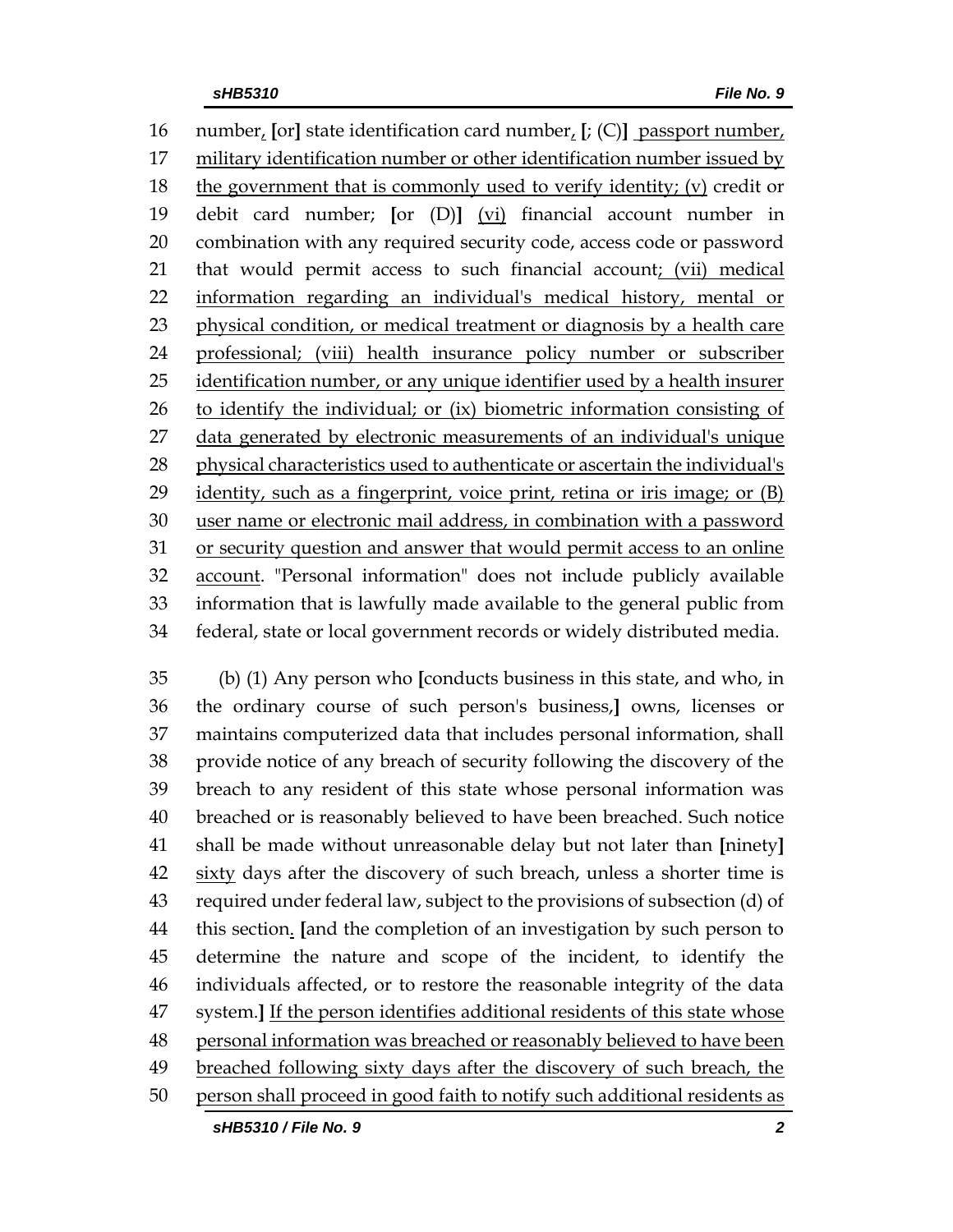expediently as possible. Such notification shall not be required if, after an appropriate investigation **[**and consultation with relevant federal, state and local agencies responsible for law enforcement,**]** the person reasonably determines that the breach will not likely result in harm to the individuals whose personal information has been acquired **[**and**]** or accessed.

 (2) If notice of a breach of security is required by subdivision (1) of this subsection:

 (A) The person who **[**conducts business in this state, and who, in the ordinary course of such person's business,**]** owns, licenses or maintains computerized data that includes personal information, shall, not later than the time when notice is provided to the resident, also provide notice of the breach of security to the Attorney General; and

 (B) The person who **[**conducts business in this state, and who, in the ordinary course of such person's business,**]** owns or licenses computerized data that includes personal information, shall offer to each resident whose **[**nonpublic**]** personal information under **[**subparagraph (B)(i) of subdivision (9) of subsection (b) of section 38a- 38 or personal information as defined in**]** clause (i) or (ii) of subparagraph (A) of subdivision (2) of subsection (a) of this section was breached or is reasonably believed to have been breached, appropriate identity theft prevention services and, if applicable, identity theft mitigation services. Such service or services shall be provided at no cost to such resident for a period of not less than twenty-four months. Such person shall provide all information necessary for such resident to enroll in such service or services and shall include information on how such resident can place a credit freeze on such resident's credit file.

 (c) Any person that maintains computerized data that includes personal information that the person does not own shall notify the owner or licensee of the information of any breach of the security of the data immediately following its discovery, if the personal information of a resident of this state was breached or is reasonably believed to have been breached.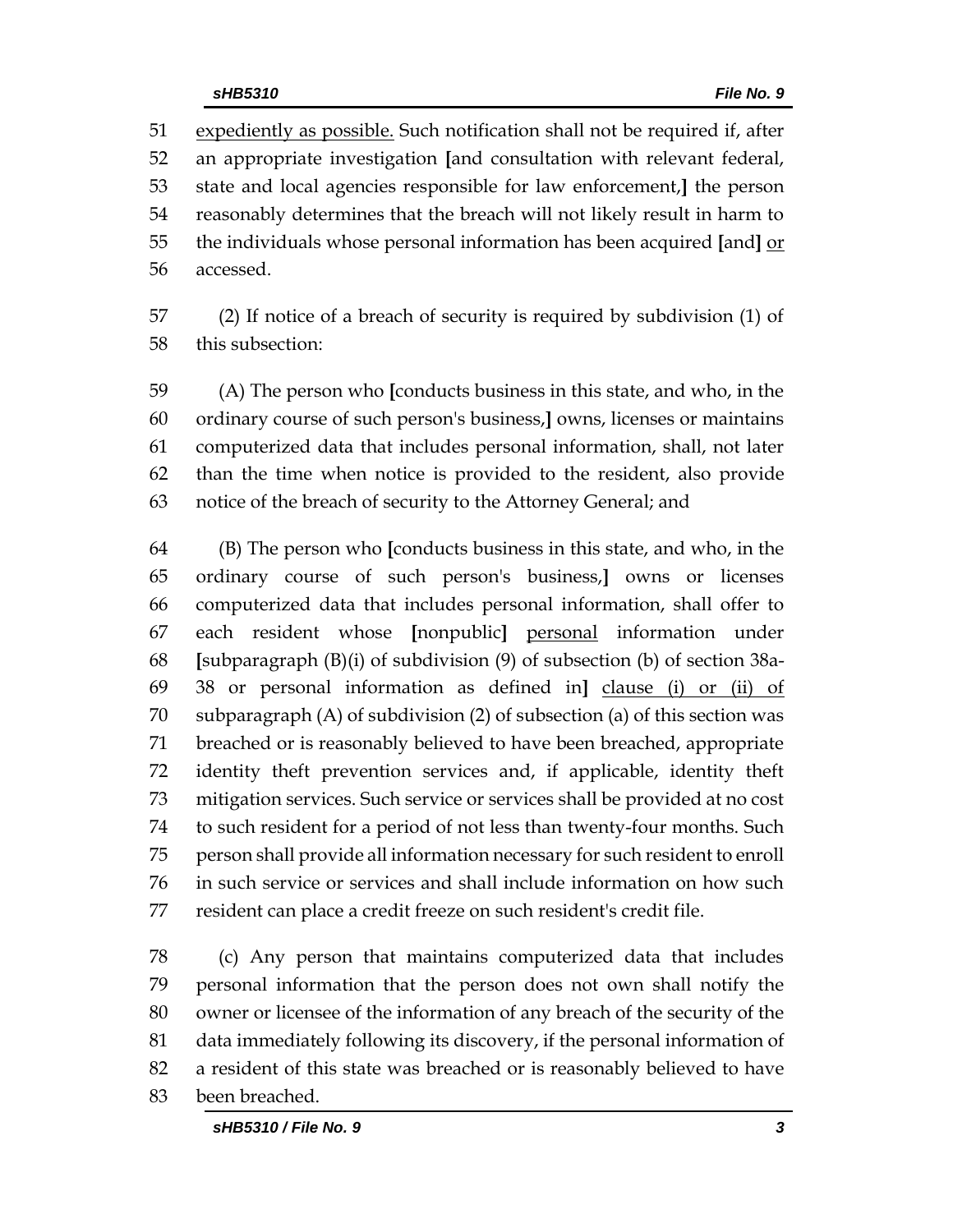(d) Any notification required by this section shall be delayed for a reasonable period of time if a law enforcement agency determines that the notification will impede a criminal investigation and such law enforcement agency has made a request that the notification be delayed. Any such delayed notification shall be made after such law enforcement agency determines that notification will not compromise the criminal investigation and so notifies the person of such determination.

 (e) Any notice to a resident, owner or licensee required by the provisions of this section may be provided by one of the following methods, subject to the provisions of subsection (f) of this section: (1) Written notice; (2) telephone notice; (3) electronic notice, provided such notice is consistent with the provisions regarding electronic records and signatures set forth in 15 USC 7001; (4) substitute notice, provided such person demonstrates that the cost of providing notice in accordance with subdivision (1), (2) or (3) of this subsection would exceed two hundred fifty thousand dollars, that the affected class of subject persons to be notified exceeds five hundred thousand persons or that the person does not have sufficient contact information. Substitute notice shall consist of the following: (A) Electronic mail notice when the person has an electronic mail address for the affected persons; (B) conspicuous posting of the notice on the web site of the person if the person maintains one; and (C) notification to major state-wide media, including newspapers, radio and television.

 (f) (1) In the event of a breach of login credentials under subparagraph (B) of subdivision (2) of subsection (a) of this section, notice to a resident may be provided in electronic or other form that directs the resident whose personal information was breached or is 111 reasonably believed to have been breached to promptly change any password or security question and answer, as applicable, or to take other appropriate steps to protect the affected online account and all other online accounts for which the resident uses the same user name or electronic mail address and password or security question and answer.

(2) Any person that furnishes an electronic mail account shall not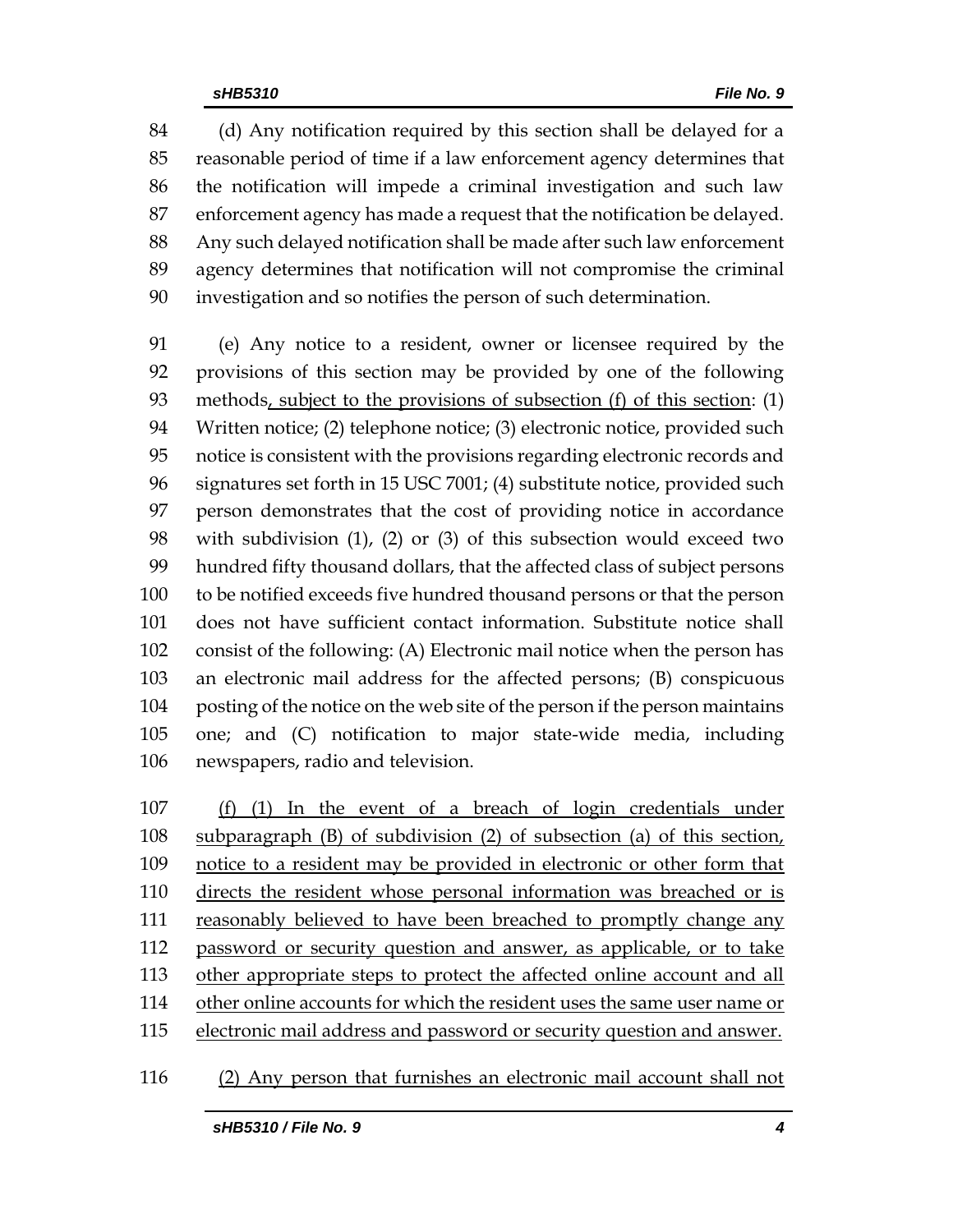comply with this section by providing notification to the electronic mail account that was breached or reasonably believed to have been breached if the person cannot reasonably verify the affected resident's receipt of such notification. In such an event, the person shall provide notice by another method described in this section or by clear and conspicuous notice delivered to the resident online when the resident is connected to the online account from an Internet protocol address or 124 online location from which the person knows the resident customarily accesses the account.

 **[**(f)**]** (g) Any person that maintains such person's own security breach procedures as part of an information security policy for the treatment of personal information and otherwise complies with the timing requirements of this section, shall be deemed to be in compliance with the security breach notification requirements of this section, provided such person notifies, as applicable, residents of this state, owners and licensees in accordance with such person's policies in the event of a breach of security and in the case of notice to a resident, such person also notifies the Attorney General not later than the time when notice is provided to the resident. Any person that maintains such a security breach procedure pursuant to the rules, regulations, procedures or guidelines established by the primary or functional regulator, as defined in 15 USC 6809(2), shall be deemed to be in compliance with the security breach notification requirements of this section, provided (1) such person notifies, as applicable, such residents of this state, owners, and licensees required to be notified under and in accordance with the policies or the rules, regulations, procedures or guidelines established by the primary or functional regulator in the event of a breach of security, and (2) if notice is given to a resident of this state in accordance with subdivision (1) of this subsection regarding a breach of security, such person also notifies the Attorney General not later than the time when notice is provided to the resident.

 (h) Any person that is subject to and in compliance with the privacy and security standards under the Health Insurance Portability and

Accountability Act of 1996 and the Health Information Technology for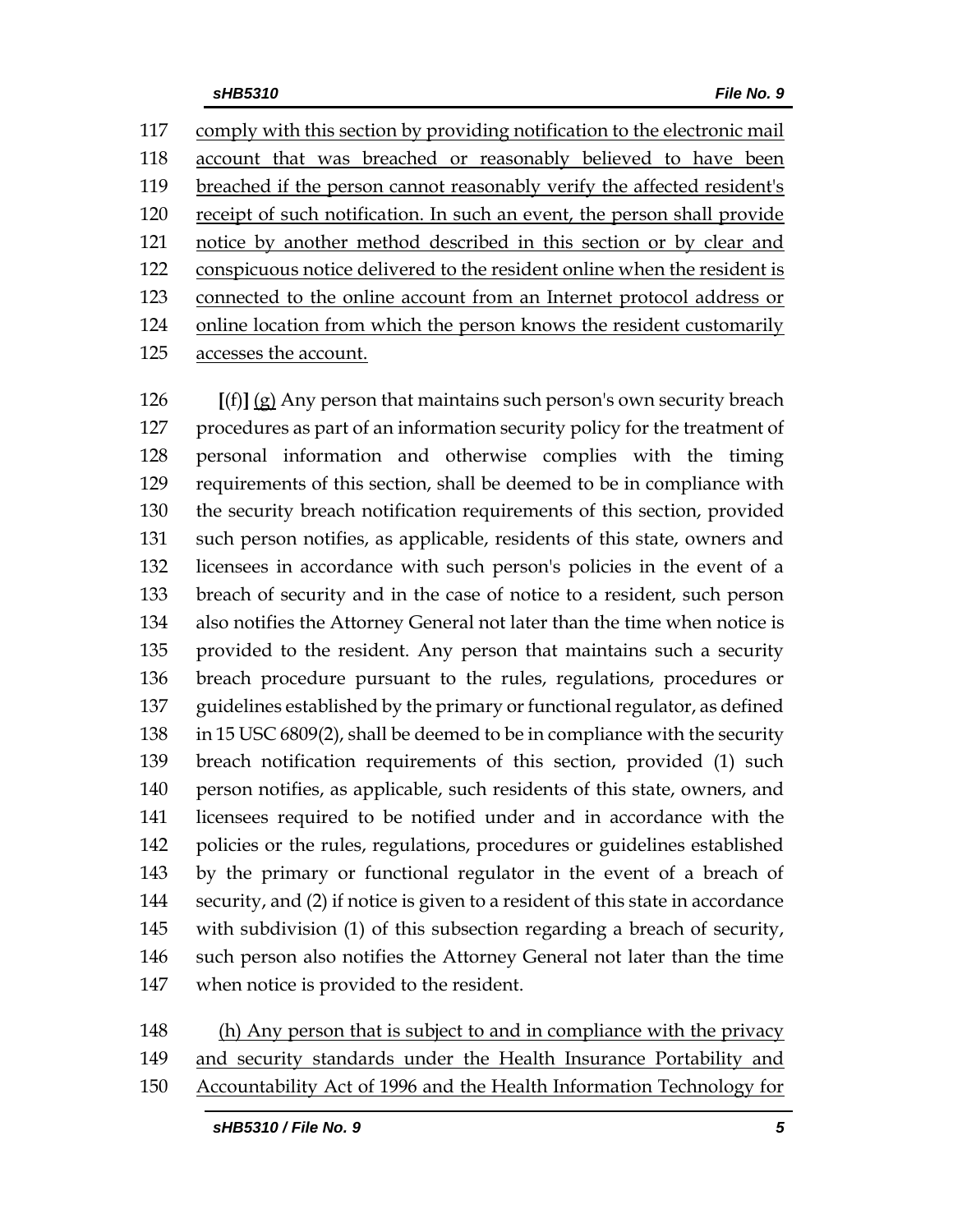Economic and Clinical Health Act ("HITECH") shall be deemed to be in compliance with this section, provided that (1) any person required to provide notification to Connecticut residents pursuant to HITECH shall also provide notice to the Attorney General not later than the time when notice is provided to such residents if notification to the Attorney General would otherwise be required under subparagraph (A) of subdivision (2) of subsection (b) of this section, and (2) the person otherwise complies with the requirements of subparagraph (B) of subdivision (2) of subsection (b) of this section. (i) All documents, materials and information provided in response to an investigative demand issued pursuant to subsection (c) of section 42- 110d in connection with the investigation of a breach of security as defined by this section shall be exempt from public disclosure under subsection (a) of section 1-210, provided the Attorney General may make such documents, materials or information available to third parties in furtherance of such investigation. **[**(g)**]** (j) Failure to comply with the requirements of this section shall

 constitute an unfair trade practice for purposes of section 42-110b and shall be enforced by the Attorney General.

This act shall take effect as follows and shall amend the following sections: Section 1 *October 1, 2021* 36a-701b

*GL Joint Favorable Subst.*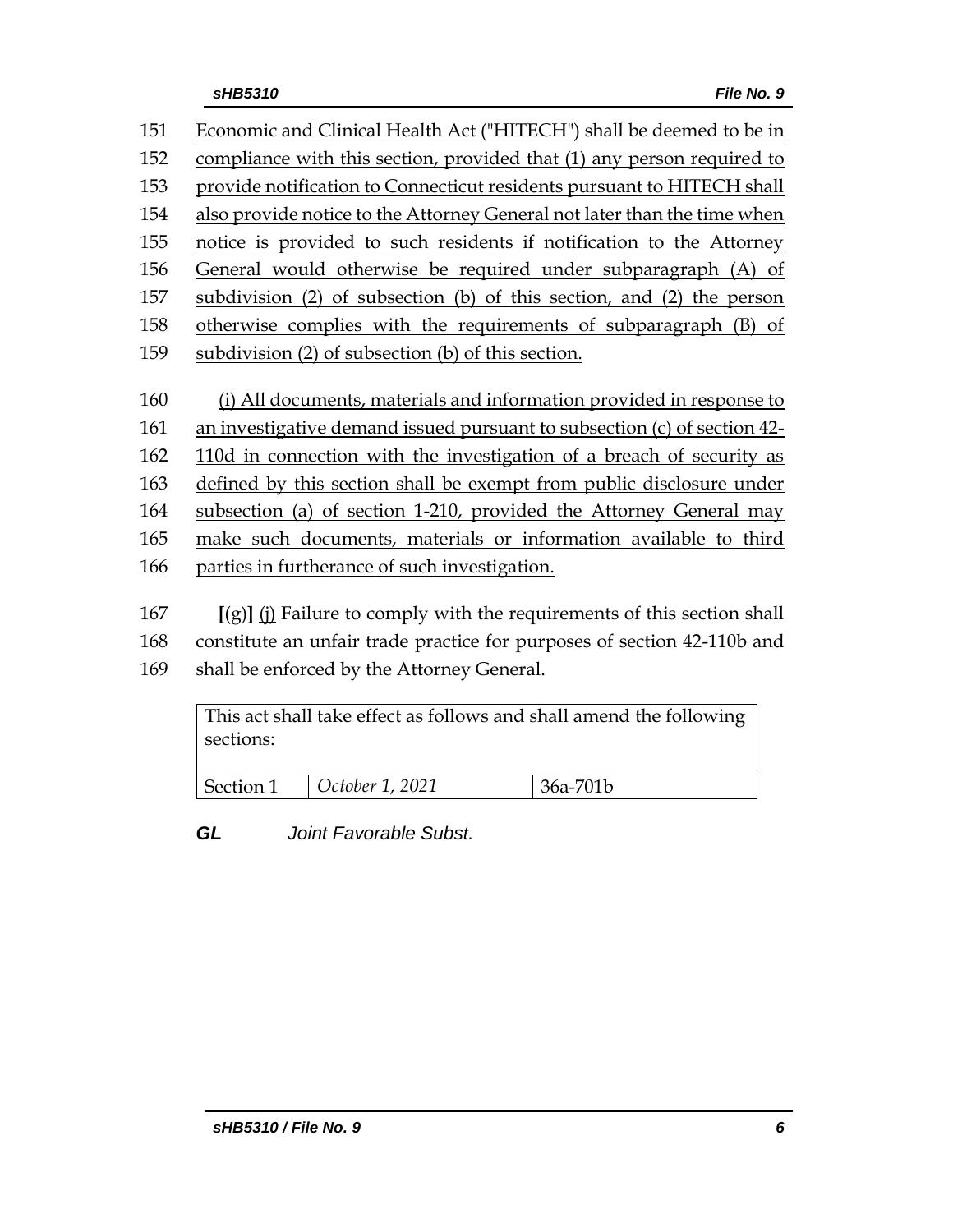*The following Fiscal Impact Statement and Bill Analysis are prepared for the benefit of the members of the General Assembly, solely for purposes of information, summarization and explanation and do not represent the intent of the General Assembly or either chamber thereof for any purpose. In general,*  fiscal impacts are based upon a variety of informational sources, including the analyst's professional *knowledge. Whenever applicable, agency data is consulted as part of the analysis, however final products do not necessarily reflect an assessment from any specific department.*

#### *OFA Fiscal Note*

*State Impact:* None

*Municipal Impact:* None

#### *Explanation*

The bill expands data breach notification requirements to include additional types of consumer information and, extends current data breach notification requirements to include managers of electronic data. Also, the bill shortens the notification period, from 90 to 60 days after detection of a security breach, for data managers to inform consumers and the attorney general.

No fiscal impact is anticipated as any additional violations filed due to these expanded notification requirements are expected to be minimal.

#### *The Out Years*

*State Impact:* None *Municipal Impact:* None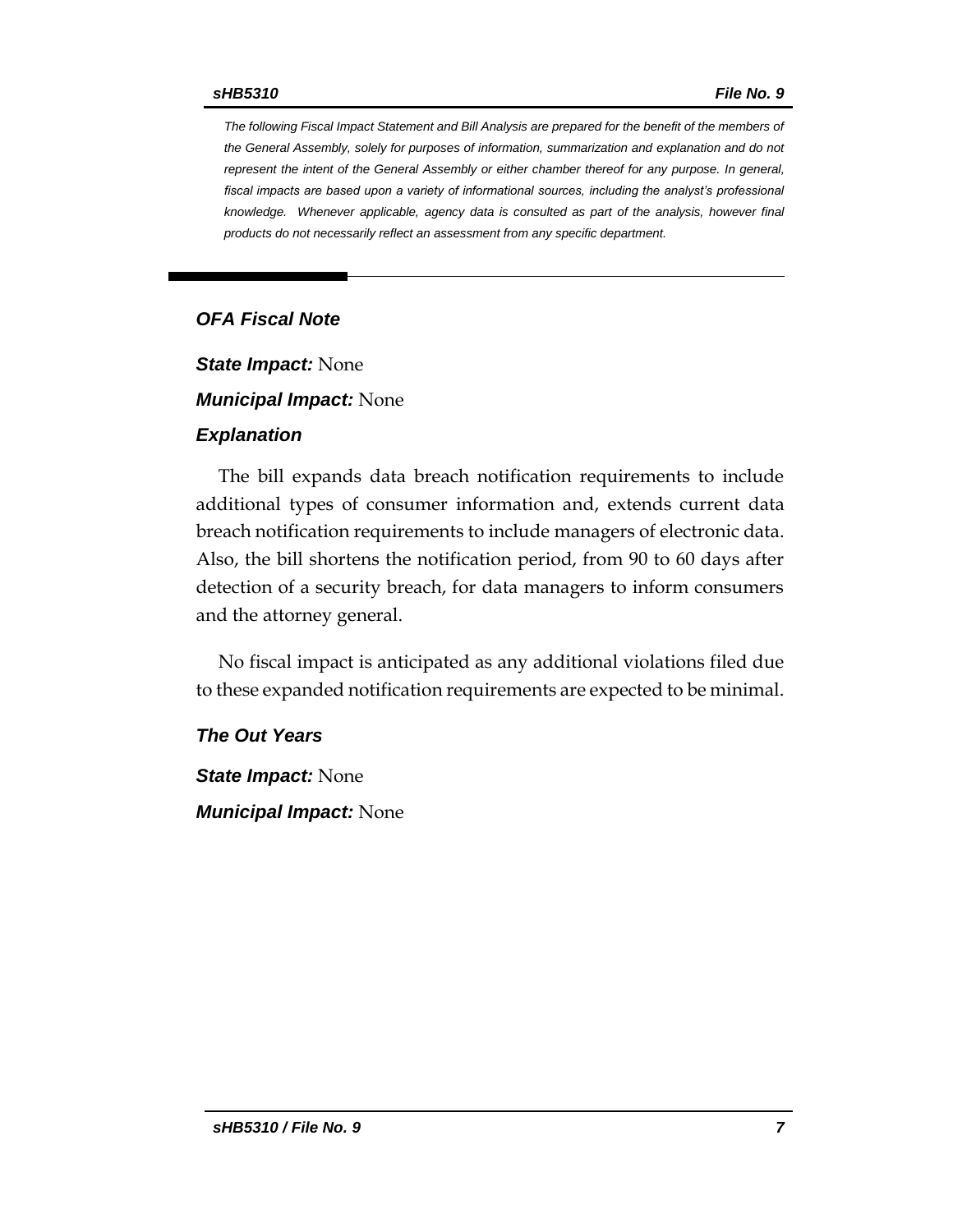# **OLR Bill Analysis sHB 5310**

# *AN ACT CONCERNING DATA PRIVACY BREACHES.*

#### **SUMMARY**

This bill expands the data breach notification law to apply to additional types of information and cover additional individuals who keep this information. It extends the data breach notification requirements to include anyone who owns, licenses, or maintains computerized data that includes personal information (data managers), rather than just those who do so in the ordinary course of doing business in the state, as under current law.

The data breach notification law generally requires data managers to disclose a security breach without unreasonable delay to state residents whose personal information has been, or is reasonably believed to have been, accessed by an unauthorized person. The bill generally shortens the maximum notification period, from 90 to 60 days after the security breach was discovered, for data managers to inform consumers and the attorney general.

The bill narrows the circumstances under which those who own or license computerized data with breached information must offer residents appropriate identity theft prevention or mitigation services.

As under existing law, the bill deems violations of the data breach notification law a Connecticut Unfair Trade Practices Act (CUTPA) violation (see BACKGROUND). Additionally, under the bill, all documents, materials, and information provided in response to a CUTPA investigative demand connected to the security breach investigation are exempt from public disclosure under the Freedom of Information Act. But the attorney general may make it available to third parties for investigative purposes.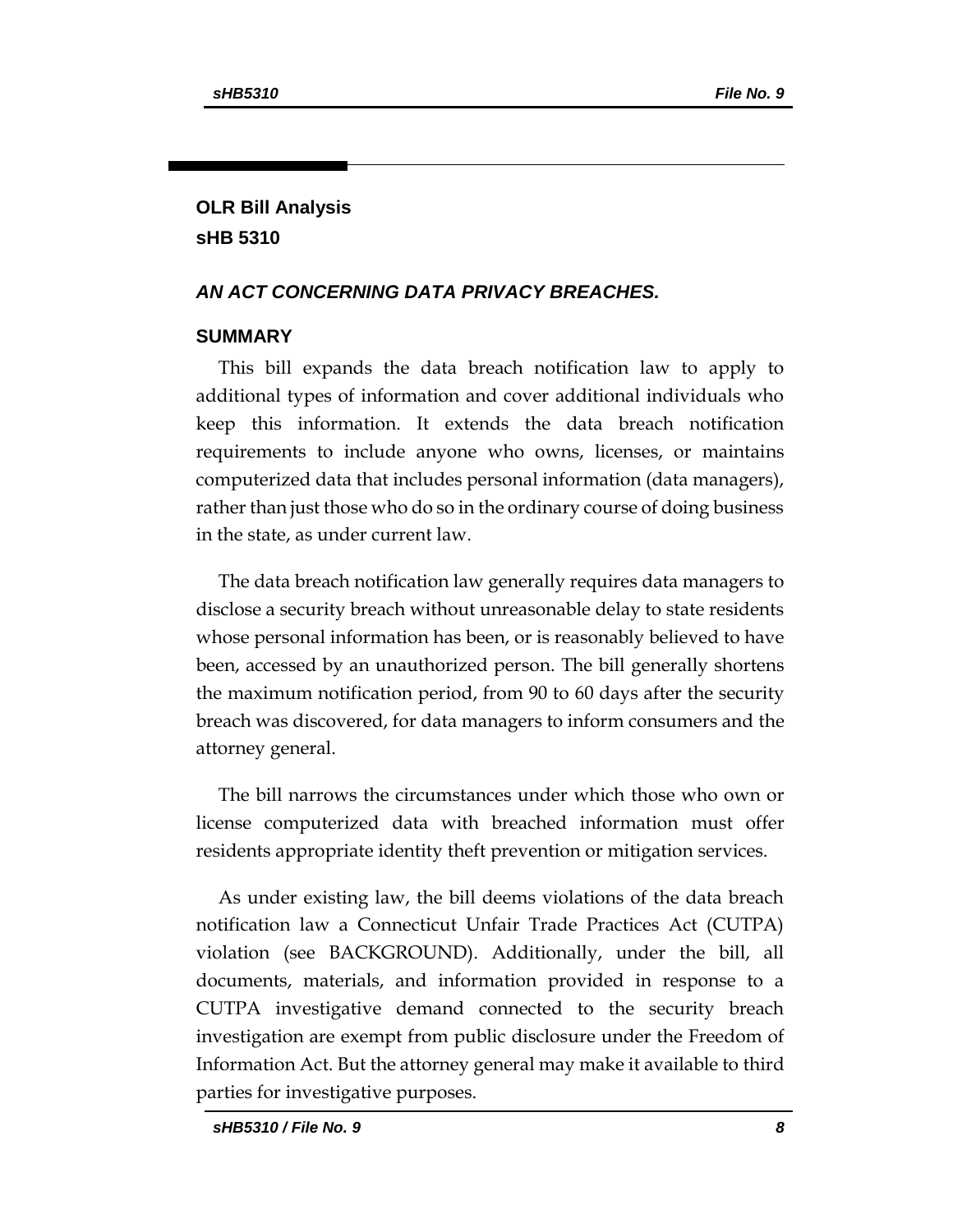#### EFFECTIVE DATE: October 1, 2021

#### **BROADENING PERSONAL INFORMATION**

The bill expands the types of information that, when combined with a person's first name or first initial and last name, are considered "personal information" and therefore subject to data breach notification requirements. Under existing law, these types of information are (1) Social Security number, (2) driver's license or state identification card number, (3) credit or debit card number, or (4) financial account number, in combination with other information that would permit access. The bill additionally includes the following:

- 1. taxpayer identification number;
- 2. identity protection personal identification number issued by the Internal Revenue Service;
- 3. passport number;
- 4. military identification number;
- 5. other identification number the government issues that is commonly used to verify identity;
- 6. information about the person's medical history, mental or physical condition, or medical treatment or diagnosis by a health care professional;
- 7. health insurance policy number or subscriber identification number, or any unique identifier a health insurer uses to identify the person; or
- 8. biometric data generated by electronic measurements of the person's unique physical characteristics used to authenticate or ascertain identity (e.g., fingerprint, voice print, retina or iris image).

Under the bill, "personal information" also includes a person's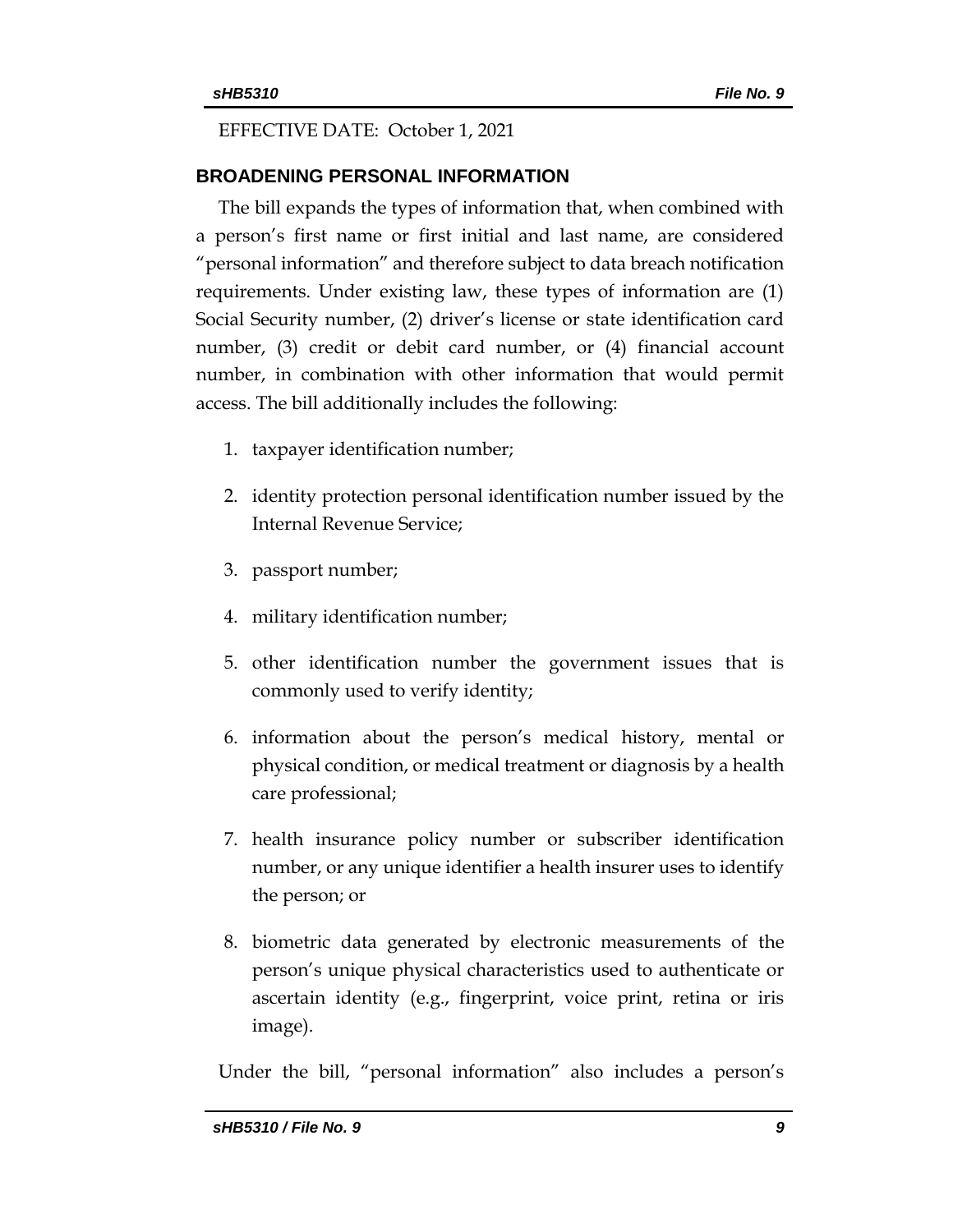username or e-mail address, combined with a password or security question and answer that would allow access to an online account (i.e., breach of login credentials).

#### **SHORTENED NOTIFICATION TIMEFRAME**

Under current law, with some exceptions, data managers must notify consumers and the attorney general of any data breach within 90 days of discovering it and completing an investigation to determine the incident's nature and scope, identify affected individuals, or restore the data system's integrity. The bill eliminates the investigation requirement and shortens the timeframe from 90 to 60 days after the security breach is discovered. The bill requires data managers to proceed in good faith to notify additional residents affected by the data breach as quickly as possible, if they are identified after the 60-day deadline.

Under current law, the notification is not required if after an appropriate investigation and consultation with relevant federal, state, and local law enforcement, the data manager reasonably determines the breach will not likely result in harm to the individuals whose personal information has been acquired and accessed. The bill eliminates the consultation requirement and requires data managers to send notice if the breach will harm individuals whose information has been acquired or just accessed.

#### **IDENTITY THEFT SERVICES**

Under current law, those who own or license computerized data that includes personal information must offer residents appropriate identity theft prevention or mitigation services when their personal information or nonpublic information was breached or believed to have been breached. By law, these services must be provided for free and last at least 24 months. The bill eliminates this requirement for breaches of nonpublic information and narrows the types of personal information breaches subject to the requirement to only breaches of Social Security numbers and taxpayer identification numbers.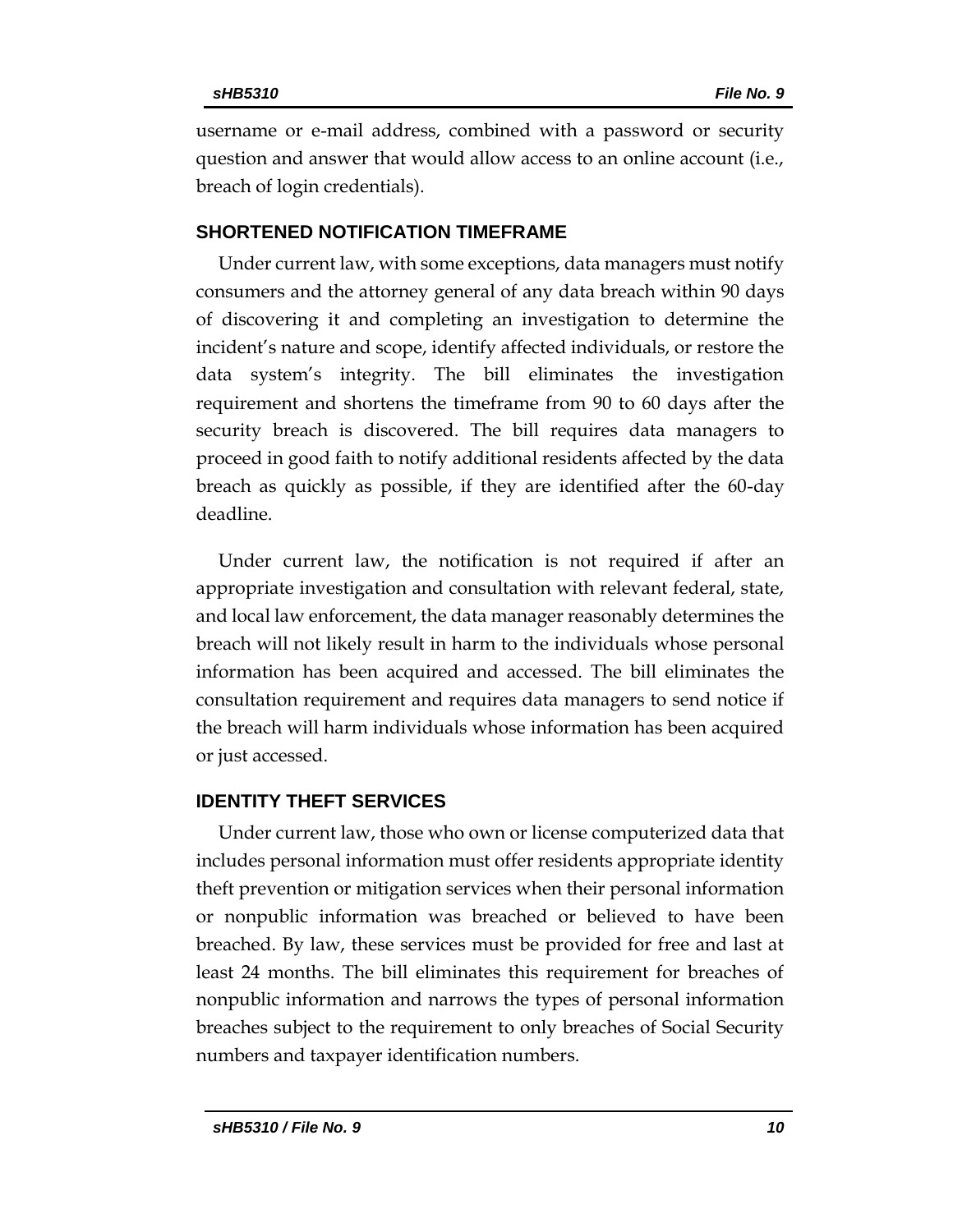By law, "nonpublic information" is data and information that is not publicly available, not related to a consumer's age or gender, and that (1) would materially affect a licensee's business, operation, or security if disclosed or used without authorization; (2) is created by or derived from a consumer or health care provider and concerns behavioral, mental, or physical health, or health care services or payments; or (3) concerns a consumer's name, number, or other identifiable information that can identify a consumer when used in combination with an access or security code to a consumer's financial account; account, credit, or debit card number; biometric records; driver's license or nondriver identification number; or Social Security number (CGS § 38a-38(b)(9)).

# **NOTICE REQUIREMENTS**

# *E-mail Account Breach*

Under existing law, notice to a resident may be provided through written notice, telephone, or electronic notice. Substitute notice may be given if (1) the first three methods would cost more than \$250,000, (2) the affected class is over 500,000, or (3) there is not sufficient contact information. One type of substitute notice is by e-mail.

Under the bill, data managers that furnish e-mail accounts must not comply with the data breach notification law by e-mailing the breached e-mail account if they cannot reasonably verify the affected resident's receipt of the notification. In such an event, data managers must provide notice by another method (e.g., written or telephone) or by clear and conspicuous notice delivered to the resident online when the resident is connected to the account from an Internet Protocol address or online location the data manager knows the resident customarily uses to access the account.

# *Login Credentials*

Under the bill, for instances of data breaches involving login credentials (i.e., username and e-mail), data managers may provide notice in electronic or other form. The provided notice directs the resident whose personal information was breached, or is reasonably believed to have been breached, to promptly change any password or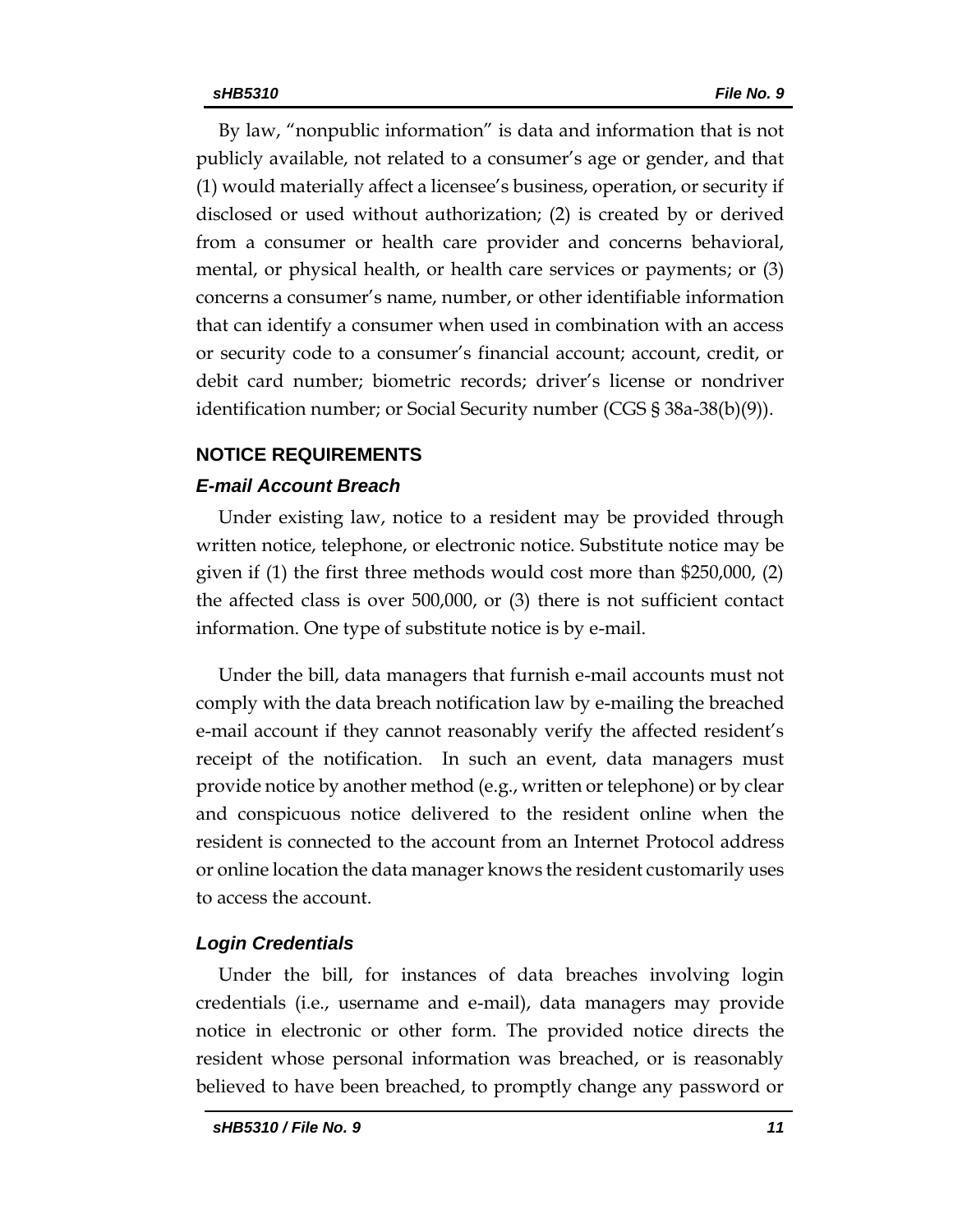security question and answer or take other appropriate steps to protect the affected online account and other online accounts with the same information or questions.

#### **FEDERAL HEALTH DATA PRIVACY COMPLIANCE**

Under the bill, any data managers that are subject to and in compliance with the privacy and security standards of the Health Insurance Portability and Accountability Act of 1996 (HIPAA) and the Health Information Technology for Economic and Clinical Health Act (HITECH, see BACKGROUND) are deemed to be in compliance with the state data breach notification law under certain conditions. In order to be in compliance, data managers must:

- 1. notify the attorney general in the same timeframe as the state data breach notification law if they are required to notify Connecticut residents under HITECH and
- 2. provide appropriate identity theft prevention and mitigation services for up to 24 months, as applicable.

# **BACKGROUND**

# *Connecticut Unfair Trade Practices Act (CUTPA)*

The law prohibits businesses from engaging in unfair and deceptive acts or practices. CUTPA allows the Department of Consumer Protection commissioner to issue regulations defining what constitutes an unfair trade practice, investigate complaints, issue cease and desist orders, order restitution in cases involving less than \$10,000, enter into consent agreements, ask the attorney general to seek injunctive relief, and accept voluntary statements of compliance. It also allows individuals to sue. Courts may issue restraining orders; award actual and punitive damages, costs, and reasonable attorney's fees; and impose civil penalties of up to \$5,000 for willful violations and \$25,000 for a violation of a restraining order (CGS § 42-110a et seq.).

# *Health Information Technology for Economic and Clinical Health (HITECH) Act*

The federal HITECH Act (P. L. 111-5, § 13402(h)(2)) addresses